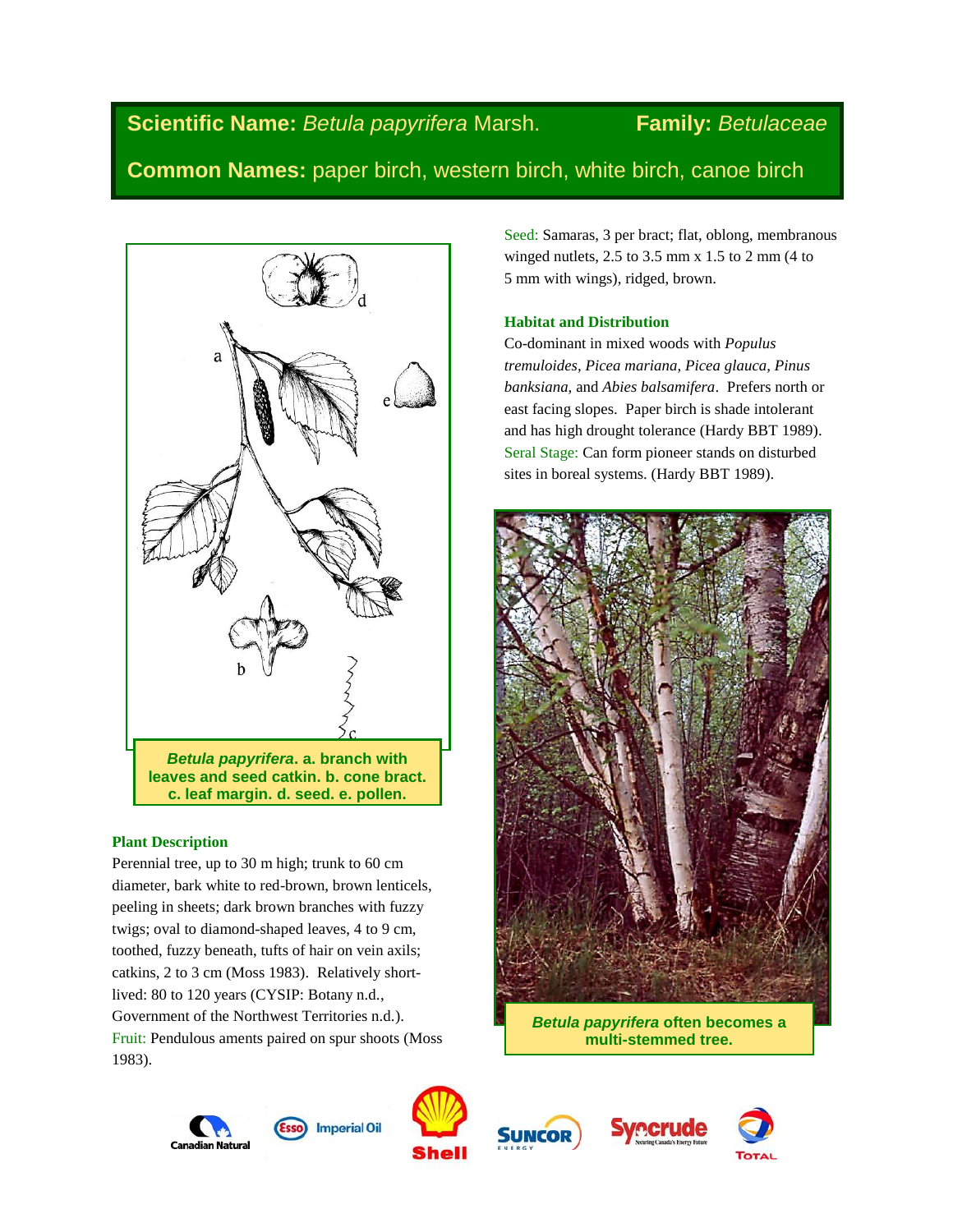Soil: Grows on a variety of soil types, but best on well-drained deep, sandy or silty soils. Can tolerate moderate acidic soils to as low as pH 3.2 (Hardy BBT 1989). Paper birch tolerates flood and drought and has a moderate salinity tolerance (Gerling et al. 1996).

Distribution: In Alberta, found in mountains, widespread across boreal forest and occasional in parkland; Alaska, Yukon, southwestern District of Mackenzie, northern Saskatchewan, central Manitoba, Great Lakes to Labrador south to Washington, Montana, Colorado, northern Nebraska, Minnesota, New York, Pennsylvania (Moss 1983). Widespread in central and northern Alberta forming pure stands on burned or cutover areas (Hardy BBT 1989).

## **Phenology**

Female plants mature around 15 years (Government of the Northwest Territories n.d.). Flowers in mid-April to early June, seeds mature in August and September. Seeds disperse from August through the following spring (Young and Young 1992).

## **Pollination**

Pollinated by wind.

#### **Seed Dispersal**

Seed is dispersed by wind.

# **Genetics**

2n=56, 84 (Moss 1983).

#### **Symbiosis**

Ectomycorrhizal (Hagerman and Durall 2004). Birch trees may also serve as refuge for multi- and latestage fungi (Kranabetter 1999).

## **Seed Processing**

Collection: Catkins are easily stripped from branches. Pole-pruners or felling are necessary to harvest from tall trees.





Seed Weight: 0.090 to 0.175 g/1,000 seeds (0.152 average).

Harvest Dates: Late July to September in northeastern Alberta. Ripe catkins will be green or yellow to brown in colour (Banerjee et al. 2001). Collect August 1 to September 15 (Formaniuk 2013). Cleaning: Air-dry fruits/cones at 15 to 25°C. Crush material or remove large chaff and crush remaining material. Sieve to remove seeds from chaff using appropriate size screens (8/64 inch screen size) (Young and Young 1992).

Storage Behaviour: Orthodox; seeds can be dried, without damage, to low moisture contents, their longevity increases with reductions in both moisture content and temperature (Royal Botanic Gardens Kew 2008).

Storage: Store at cool temperatures (2 to 5°C) at 1% to 3% moisture (Young and Young 1992). Hermetic storage at temperatures of -25°C to 3°C with 1% to 3% moisture content recommended for long-term storage by (Royal Botanic Gardens Kew 2008). Longevity: Seed can remain viable up to 3 years (Smreciu et al. 2002). Safford et al. (1990) suggest that storage up to 8 years is possible when stored in sealed containers at 2 to  $4^{\circ}$ C at low moisture.



#### **Propagation**

Natural Regeneration: Establishes itself from seed (Hardy BBT 1989) and suckers (Tannas 1997). Seeds that disperse in late fall and winter exhibit





TOTAL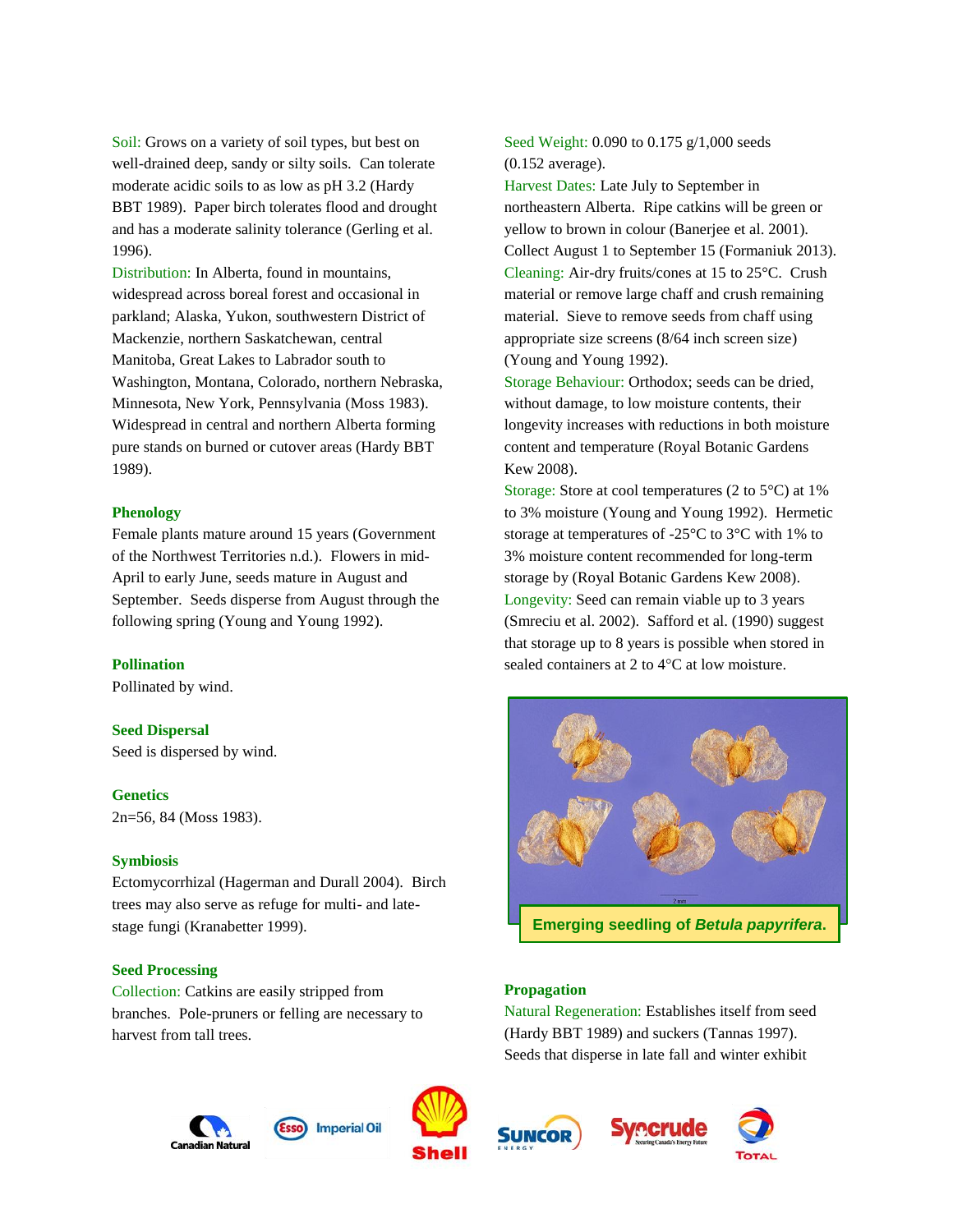higher germination capacity than seeds dispersed early (Safford et al. 1990).

Germination: >60% germination following 30 days cold stratification with fresh seeds of subspecies *neoalaskensis* (Smreciu et al. 2002).

Seeds lose viability quickly. Seed germination and conditions are shown to vary depending on where the seed was collected (Baskin and Baskin 2001).

Seed germinated at 25°C (Baskin and Baskin 2001). Pre-treatment: Four weeks cold stratification before seeding (Wood pers. comm.); 60 to 90 days cold stratification (Formaniuk 2013, Nichols 1934). Can germinate in the presence or in the absence of light, but light increases the success rate of seed germination (Baskin and Baskin 2001, Brunvatne 1998, Young and Young 1992).

If tested under light at 20 to 25°C, no pre-treatment necessary for germination (Brinkman 1974). Seeds germinated at 25°C (Baskin and Baskin 2001).

Direct Seeding: 0.06% emergence the first year to 0.09% by year 4 with resulting robust seedlings. Best germination occurs on mineral soil under 45% sunlight (Safford et al. 1990).

Seed Rate: 200 seeds/m² results in approximately 1 plant/m².

Vegetative Propagation: Reproduces from suckers (Uchytil 1991) and by regeneration from stump base and root collar.

Fifteen to 24 cm long nodal cuttings with a long shallow wound may root if treated with 2,000 to 8,000 ppm IBA-solution before planting in a peat:sand medium (Dirr and Heuser 1987). Paper birch can also be propagated by grafting and layering (Babb 1959).

Micro-propagation: Shoot tip culture, extraction of axillary bud from young stem segments (Dirr and Heuser 1987).

Greenhouse Timeline: 16 weeks in the greenhouse before out-planting. Plants can be over wintered for a spring or early fall plant (Wood pers. comm.). Grow for 120 days prior to harvest (Formaniuk 2013).



**Emerging seedling of** *Betula papyrifera***.**

# **Aboriginal/Food Uses**

Food: The inner bark can be eaten as a sweet treat and starvation food; leaves, inner bark and root inner bark can be boiled to make a beverage; sap can be drunk or boiled down to make syrup (CYSIP: Botany n.d., Marles et al. 2000) or a light beer (Royer and Dickinson 1996).

Medicinal: Leaves can be used as wasp sting plaster; birch bark can be boiled and used in a decoction to enhance fertility; bark can be applied as a poultice for aching bones; powdery outer layer can be sprinkled on a sprained ankle; a sleeve of bark can become a cast for an arm or leg; a piece of sweet bark can relieve teething; the bark, as part of a compound decoction, can be drunk to treat tuberculosis and other lung problems; the reddish inner bark tea can be used as a gargle, for sore throats and colds; buds mixed with lard makes an ointment for treating skin sores and infections; roots can be used in a decoction to relieve menstrual cramps (Marles et al. 2000).

Roots or buds could be boiled to make a wash for the eyes of people afflicted by snow blindness (CYSIP: Botany n.d.).

Oil in the bark contains methylsalicylate and a poultice of the boiled bark was used to treat bruises, wounds and burns (Wilkinson 1990).

Other: Sheets of bark can be made into baskets, bowls, tube to call moose, canoes, tepee covers, writing/drawing materials, weaving shuttles, artwork drum frames, handles, ceremonial rattles and







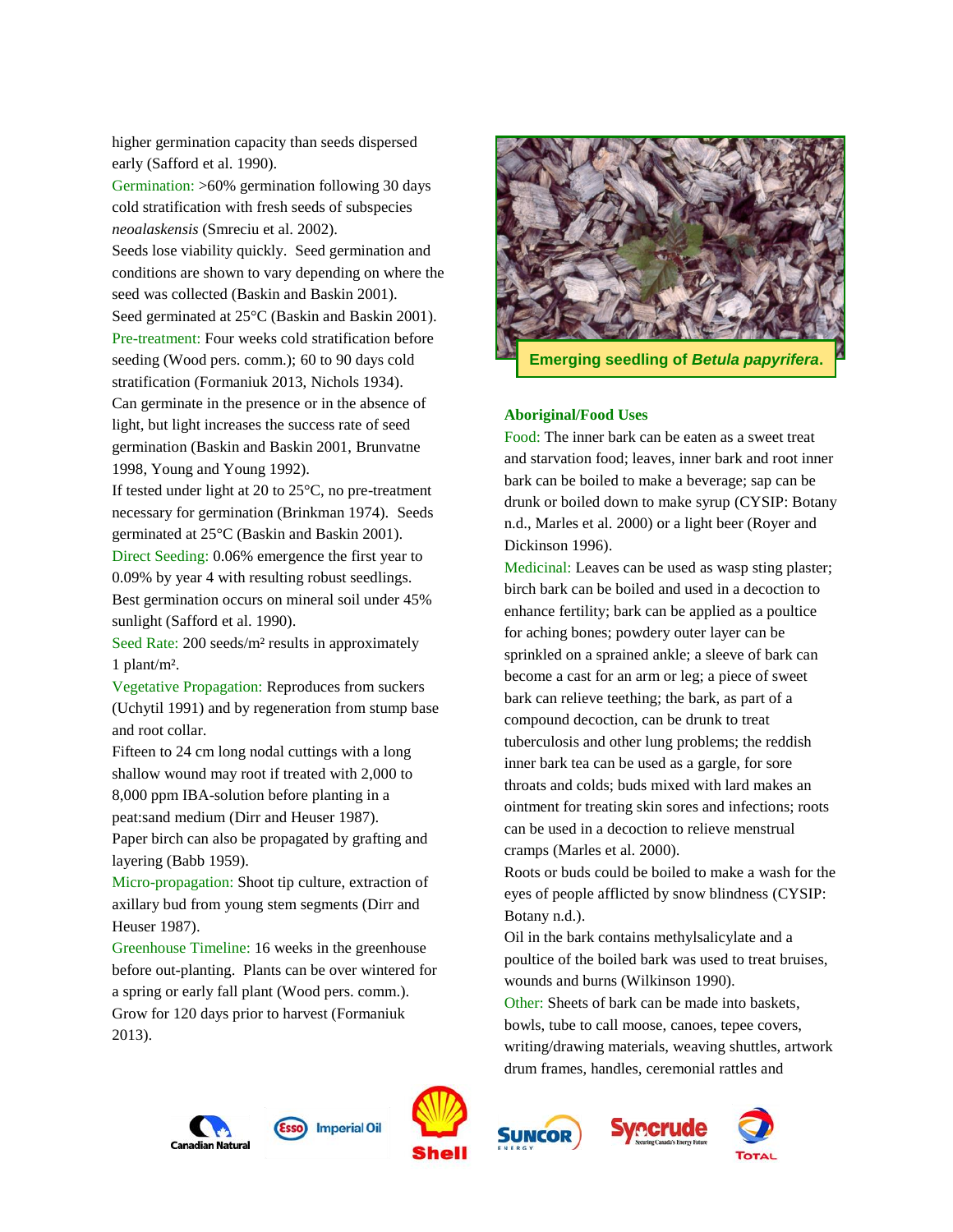kindling; wood used to make spoons, bows, sleds, snowshoe frames, canoe paddle, arrows,; inner bark can be made into yellow-red dye; birch branches are used to make sweat lodge frames (Government of the Northwest Territories n.d., Marles et al. 2000, Wilkinson 1990).

Rotting wood is considered good for smoking skins (CYSIP: Botany n.d.).

Cree made a body powder from an extract of rotten wood and Labrador tea (Royer and Dickinson 1996).



**Male catkin of** *Betula papyrifera.*

## **Wildlife/Forage Usage**

Wildlife: Paper birch is browsed by moose and white-tailed deer and is an important component of their diet. Snowshoe hares feed on saplings and porcupines eat inner bark. Small mammals (voles and shrews) and birds (CYSIP: Botany n.d.) feed on catkins, seeds (redpoll, pine siskin, and chickadee), and buds. Sapsuckers favour paper birch sap leading to use by hummingbirds and squirrels. Ruffed grouse eat male catkins and buds (Safford et al. 1990).

Birch stands also provide habitat for all types of wildlife (Uchytil 1991).

Livestock: Moderately palatable and used by livestock mostly in winter and spring (Tannas 1997). Grazing Response: Tolerant of moderate to heavy grazing (Uchytil 1991).

# **Reclamation Potential**

This fast growing, aggressive pioneer species rapidly colonizes open sites following disturbances (wildfire, wind throw, avalanche) and is recommended as an early successional species (Tannas 1997). Paper birch is a prime hardwood species for revegetation of disturbed sites. The litter formed by this species contributes to the nutrient content of the forest floor (enriched with calcium, potassium, magnesium, phosphorus and boron) (Safford et al. 1990). *Betula papyrifera* produces an abundance of lightweight seeds that are easily dispersed by wind, and in the case of a wildfire, the fire-prepared seedbeds make for rapid seedling establishment. However, paper birch seedlings have poor survival and dieback in the first 5 years after major disturbances (e.g., mining). After only one generation, it will be replaced by shade tolerant conifers or northern hardwoods (Uchytil 1991).

## **Commercial Resources**

Availability: Available commercially in various stages (seed, saplings) at Alberta and Saskatchewan nurseries.

Seeds have been collected by the Oil Sands Vegetation Cooperative for use in the Athabasca oil sands region.

Cultivars: At least two cultivars are available in the horticultural trade but these are unsuitable for revegetation use.

Uses: Birch wood is valued in the fabrication of veneer, plywood and pulpwood. The treetops are used for interior decorating, and the branches are used for decorative furniture, baskets, wreaths, birdcages and other decorative purposes.









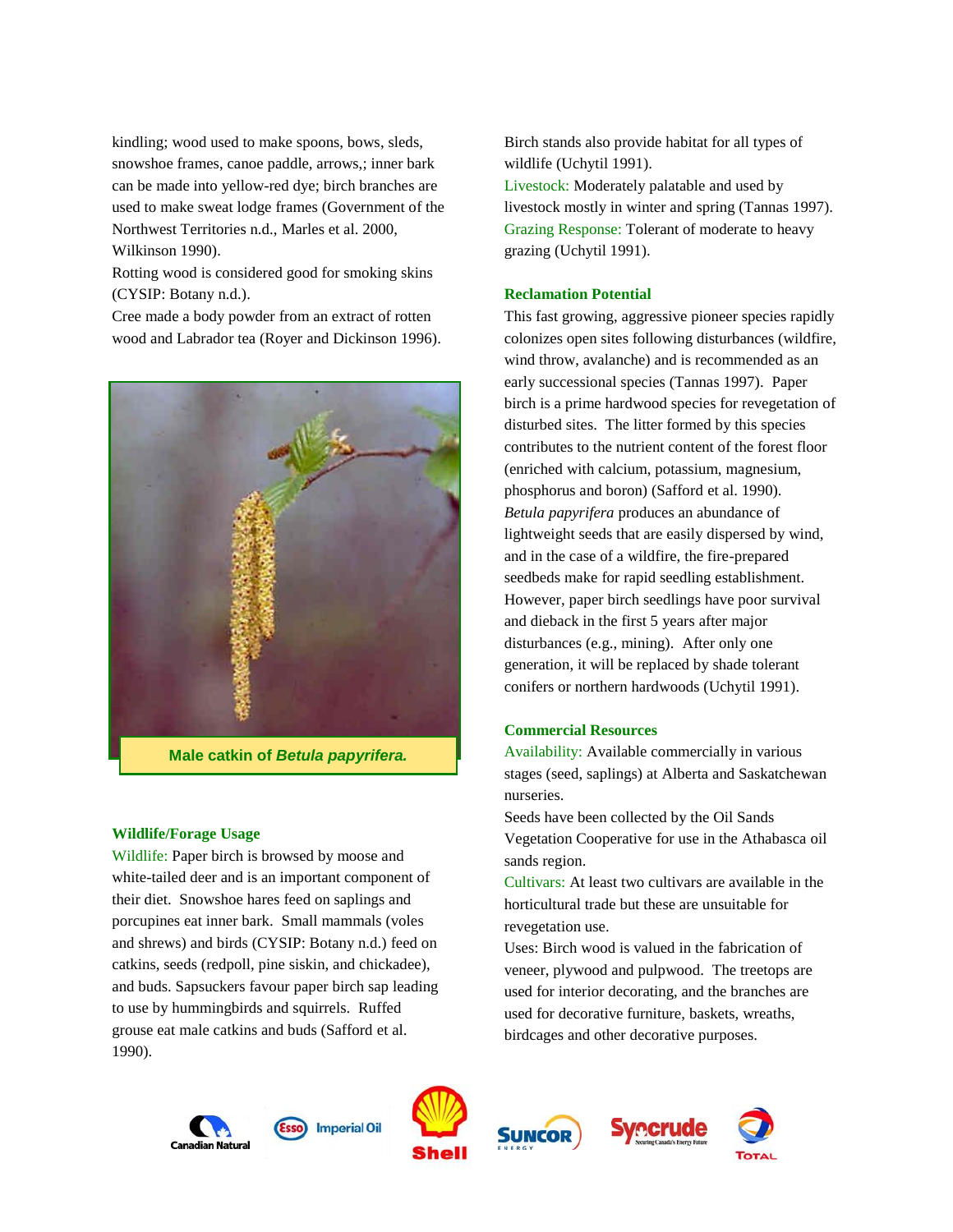The essential oil is used in aromatherapy. Birch bark contains betulin, an antiviral drug against the AIDS virus and betulinic acid against melanoma and brain tumors (Marles et al. 2000).

# **Notes**

*Betula papyrifera* is listed as 93% intact (less occurrences than expected) in the Alberta oil sands region (Alberta Biodiversity Monitoring Institute 2014).

*Betula papyrifera* is short-lived. It ceases to grow in height at 60 to 70 years old. Most trees do not live more than 140 years.

Because of their canopy's high moisture content and their lush understory, paper birch stands are one of the least flammable forest types (Uchytil 1991). Although Hardy BBT (1989) indicates that paper birch is deep rooted, Safford et al. (1990) found that their root network is mostly found in the top 60 cm of soil and does not form taproots.

Stressed plants are subject to attack by the bronze birch borer (*Agrilus anxius* Gory)(Cerezke 1994), three species of birch leaf miners (*Fenusa pusilla* Lepeletier, *Profenusa thomsonii* Konow and *Heterarthrus nemoratus* Fallen)(Wong et al. 1991), and in some cases by the large aspen tortrix (*Choristoneura conflictana* (Walker) when they are epidemic(Cerezke 1992).

# **Photo Credits**

Photos 1, 3, 4: Wild Rose Consulting, Inc. Photo 2: Steve Hurst @ USDA plants 2012. Line Diagram: John Maywood, used by permission of Bruce Peel Special Collections, University of Alberta.

#### **References**

Alberta Biodiversity Monitoring Institute, 2014. The status of biodiversity in the oil sands region of Alberta. Alberta Biodiversity Monitoring Institute, Edmonton, Alberta. 47 pp.

[http://www.abmi.ca/FileDownloadServlet?filename=](http://www.abmi.ca/FileDownloadServlet?filename=The%20Status%20of%20Biodiversity%20in%20the%20Oil%20Sands%20Region%20of%20Alberta_2014_Supplemental%20Report.docx&dir=REPORTS_UPLOAD) [The%20Status%20of%20Biodiversity%20in%20the](http://www.abmi.ca/FileDownloadServlet?filename=The%20Status%20of%20Biodiversity%20in%20the%20Oil%20Sands%20Region%20of%20Alberta_2014_Supplemental%20Report.docx&dir=REPORTS_UPLOAD) [%20Oil%20Sands%20Region%20of%20Alberta\\_201](http://www.abmi.ca/FileDownloadServlet?filename=The%20Status%20of%20Biodiversity%20in%20the%20Oil%20Sands%20Region%20of%20Alberta_2014_Supplemental%20Report.docx&dir=REPORTS_UPLOAD) [4\\_Supplemental%20Report.docx&dir=REPORTS\\_U](http://www.abmi.ca/FileDownloadServlet?filename=The%20Status%20of%20Biodiversity%20in%20the%20Oil%20Sands%20Region%20of%20Alberta_2014_Supplemental%20Report.docx&dir=REPORTS_UPLOAD)







[PLOAD](http://www.abmi.ca/FileDownloadServlet?filename=The%20Status%20of%20Biodiversity%20in%20the%20Oil%20Sands%20Region%20of%20Alberta_2014_Supplemental%20Report.docx&dir=REPORTS_UPLOAD) [Last accessed June 16, 2014].

Babb, M.F., 1959. Propagation of woody plants by seed. IN: Peterson, E.B. and N.M. Peterson (eds). Revegetation information applicable to mining sites in northern Canada. Indian and Northern Affairs, Ottawa, Ontario. Environmental Studies No. 3. pp. 6-8.

Banerjee, S.M., K. Creasey and D.D. Gertzen, 2001. Native woody plant seed collection guide for British Columbia. British Columbia, Ministry of Forests, Tree Improvement Branch, Victoria, British Columbia. 147 pp.

Baskin, C.C. and J.M. Baskin, 2001. Seeds – Ecology, Biogeography, and Evolution of Dormancy and Germination. Academic Press, San Diego, California, USA.

Brinkman, K.A., 1974. Betula L. Birch. IN: Seeds of woody plants in the United States. Schopmeyer, C.S. (tech. coord). U.S. Department of Agriculture, Washington, DC. Agriculture Handbook 450. pp. 252-257.

Brunvatne, J.O., 1998. Influence of light quality on the germination of Betula papyrifera seeds. Scandinavian Journal of Forest Research 13: 324- 330.

Cerezke, H.F., 1992. Large aspen tortrix. Forestry Canada, Canadian Forest Service, Northwest region, Northern Forestry Centre, Edmonton, Alberta. Forestry Leaflet 21.

Cerezke, H.F., 1994. Bronze birch borer. Natural Resources Canada, Canadian Forest Service, Northwest region, Northern Forestry Centre, Edmonton, Alberta. Forestry Leaflet 26.

CYSIP: Botany, n.d. *Betula papyrifera:* Paper Birch. IN: Central Yukon Species Inventory Project. [http://www.flora.dempstercountry.org/0.Site.Folder/](http://www.flora.dempstercountry.org/0.Site.Folder/Species.Program/Species.php?species_id=Betu.papy)





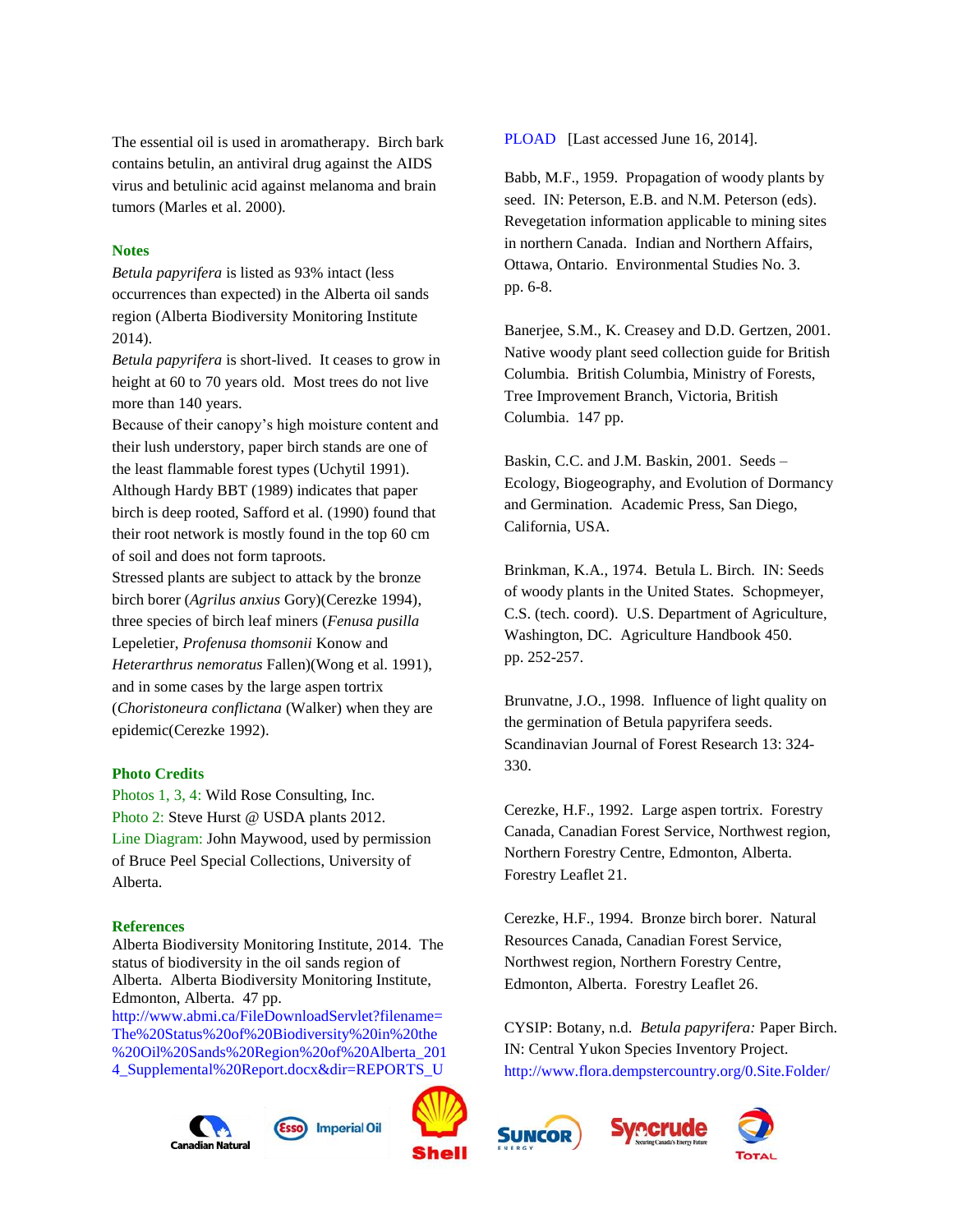[Species.Program/Species.php?species\\_id=Betu.papy](http://www.flora.dempstercountry.org/0.Site.Folder/Species.Program/Species.php?species_id=Betu.papy) [Last accessed October 8, 2013].

Dirr, M.A. and C.W. Heuser, 1987. The reference manual of woody plant propagation: from seed to tissue culture: a practical working guide to the propagation of over 1100 species, varieties, and cultivars. Varsity Press, Athens, Georgia. 239 pp.

Formaniuk, S., 2013. "It's all in the timing". Canadian Reclamation 13(2): 26-31.

Gerling, H.S., M.G Willoughby, A. Schoepf, K. Tannas and C. Tannas, 1996. A guide to using native plants on disturbed lands. Alberta Agriculture, Food and Rural Development and Alberta Environmental Protection, Edmonton, Alberta. 247 pp.

Government of the Northwest Territories, n.d. Paper Birch (white birch) *Betula papyrifera (Betula papyrifera var. commutata)*. IN: NWT Species Monitoring – Infobase. [http://nwtspeciesatrisk.com/en/Infobase?page=Infoba](http://nwtspeciesatrisk.com/en/Infobase?page=Infobase) [se](http://nwtspeciesatrisk.com/en/Infobase?page=Infobase) [Last accessed January 6, 2014].

Hagerman, S.M. and D.M. Durall, 2004. Ectomycorrhizal colonization of greenhouse-grown Douglas-fir (Pseudotsuga menziesii) seedlings by inoculum associated with the roots of refuge plants sampled from a Douglas-fir forest in the southern interior of British Columbia. Canadian Journal of Botany 82: 742-751.

Hardy BBT Limited, 1989. Manual of plant species suitability for reclamation in Alberta - 2nd Edition. Alberta Land Conservation and Reclamation Council Report No. RRTAC 89-4. 436 pp. <http://hdl.handle.net/10402/era.22605> [Last accessed May 15, 2013].

Kranabetter, J., 1999. The effect of refuge trees on a paper birch ectomycorrhiza community. Canadian Journal of Botany 77: 1523-1528.

Marles, R.J., C. Clavelle, L. Monteleone, N. Tays and D. Burns, 2000. Aboriginal Plant Use in Canada's northwest Boreal Forest. Natural Resources Canada and Canadian Forest Service. UBC Press, Vancouver, British Columbia. 368 pp.

Moss, E.H., 1983. Flora of Alberta. A manual of flowering plants, conifers, ferns, and fern allies found growing without cultivation in the province of Alberta, Canada. 2nd edition. University of Toronto Press, Toronto Ontario. p. 218.

Nichols, G.E., 1934. The influence of exposure to winter temperatures upon seed germination in various Native American plants. Ecology 15(4): 364-373.

Royal Botanic Gardens Kew, 2008. *Betula papyrifera* Marshall. Seed Information Database. [http://data.kew.org/sid/SidServlet?ID=3324&Num=](http://data.kew.org/sid/SidServlet?ID=3324&Num=BUb) [BUb](http://data.kew.org/sid/SidServlet?ID=3324&Num=BUb) [Last accessed July 17, 2013].

Royer, F. and R. Dickinson, 1996. Paper Birch, White Birch *Betula papyrifera* Marsh. IN: Wild Flowers of Edmonton and Central Alberta. The University of Alberta Press, Edmonton, Alberta. p. 15.

Safford, L.O., J.C. Bjorkbom and J.C. Zasada, 1990. *Betula papyrifera* Marsh. Paper Birch. Silvics of North America: 2. Hardwoods. U.S. Department of Agriculture, Forest Service, Washington, DC. Agriculture Handbook 654. 877 pp. [http://www.na.fs.fed.us/spfo/pubs/silvics\\_manual/vol](http://www.na.fs.fed.us/spfo/pubs/silvics_manual/volume_2/betula/papyrifera.htm) [ume\\_2/betula/papyrifera.htm](http://www.na.fs.fed.us/spfo/pubs/silvics_manual/volume_2/betula/papyrifera.htm) [Last accessed July 17, 2013].

Smreciu, A. and K. Gould, 2003. Priority Shrub Species; Propagation and establishment. Second